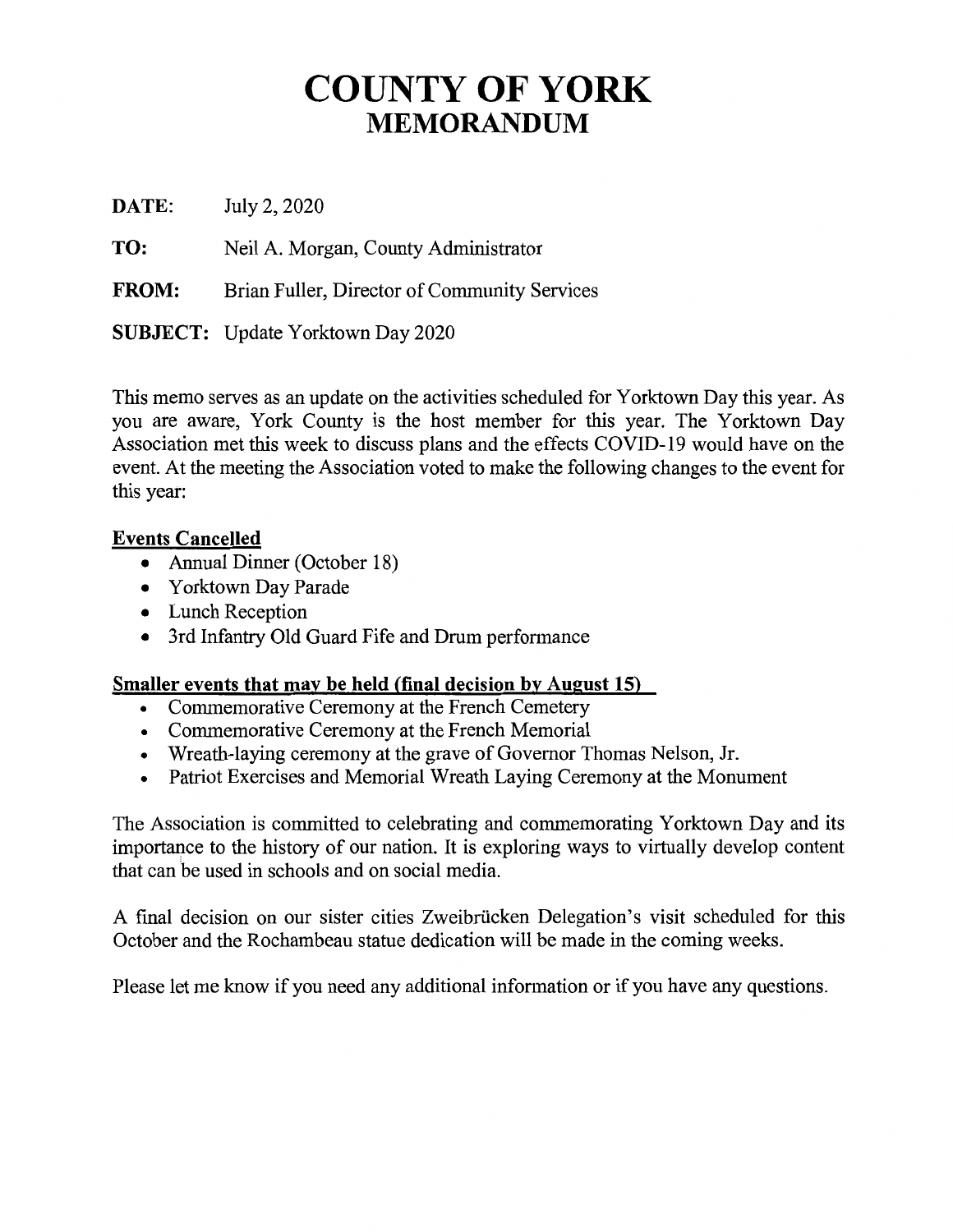

FOR IMMEDIATE RELEASE

CONTACT: Jim Noel Economic Development Director 757‐890‐3317 | econdev@yorkcounty.gov

#### **YORK OFFERING BUSINESSES UP TO \$3K FOR COVID RECOVERY**

*York CARES Grant covers expenses incurred due to the virus, from sanitizing stations to signage*

(YORKTOWN, VA, June 24, 2020) – Leveraging federal funding under the CARES Act, York County's Office of Economic Development is debuting a new grant to help County businesses cover coronavirus‐related expenses. The York CARES Grant offers up to \$3,000 in recovery funding for businesses with 250 or fewer employees.

Expenses the grant will cover include:

- Purchase of protective supplies, tools, equipment, or inventory
- Cleaning services or supplies
- Property improvements or renovations of a commercial location to accommodate social distancing and/or outdoor dining, recreation, etc.
- Software/Hardware expenses to accommodate delivery, online payments, online reservations, etc.
- Signage, advertising, marketing expenses, etc. to promote that your business is open and/or operating under modified conditions
- Payments for rent, mortgages, insurance, and/or utilities during times of business closure due to the pandemic

This grant was created by the County of York and the York County Economic Development Authority, using \$250,000 in funds provided to York County under the federal government's CARES Act, to help small businesses impacted by Governor Northam's Executive Order #53 related to COVID‐19.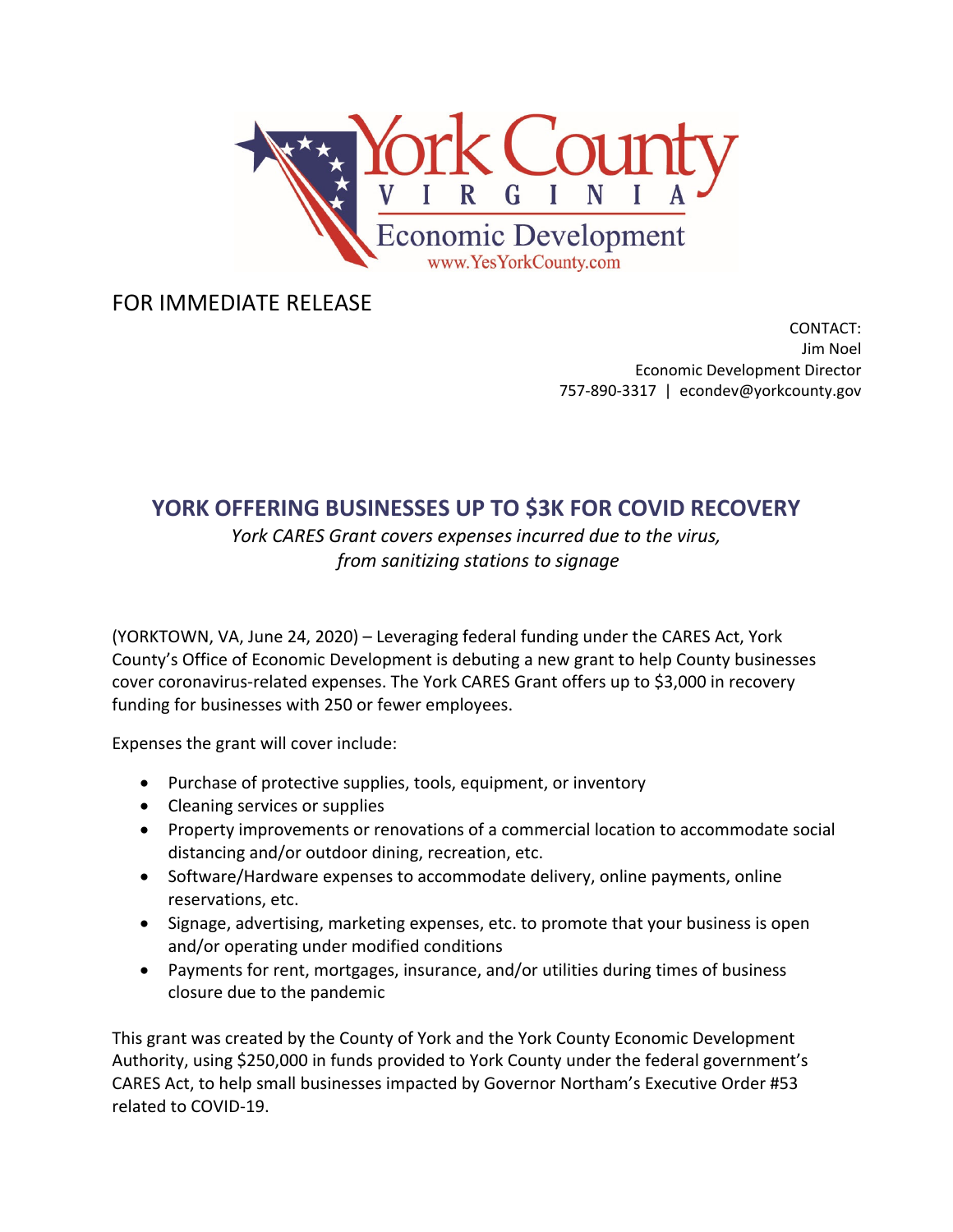"We made it a priority to keep the grant general and open‐ended," said James Noel, director of the York County Office of Economic Development. "Hopefully, this will enable us to support a broader spectrum of York County businesses as they recover from closures and strive to operate safely for both patrons and staff."

Approved items must have been purchased/paid after the Governor of Virginia declared the COVID‐19 emergency (March 13, 2020) and before November 30, 2020. All reimbursement requests must be made no later than December 1, 2020. Businesses can find the grant application on the York County Office of Economic Development website.

#### **About the York County OED and EDA**

The primary mission of York County's Office of Economic Development (OED) and Economic Development Authority (EDA) is to create a diverse economic base by the aggressive recruitment, expansion and retention of businesses, industries, and tourism, thus expanding the tax base and capital investment in the County and providing new employment opportunities for its citizens.

The Office of Economic Development works in cooperation with many regional and state agencies to pursue its mission. Key among these allies are the Virginia Economic Development Partnership, Greater Williamsburg Partnership, Hampton Roads Small Business Development Center, and local Chambers of Commerce. Perhaps the most important ally is the York County Economic Development Authority. Established in 1972, the EDA is a political subdivision of the Commonwealth of Virginia and has unique powers established in the Code of Virginia.

Learn more about the Economic Development Authority and its resources at: https://www.yesyorkcounty.com/

**###**